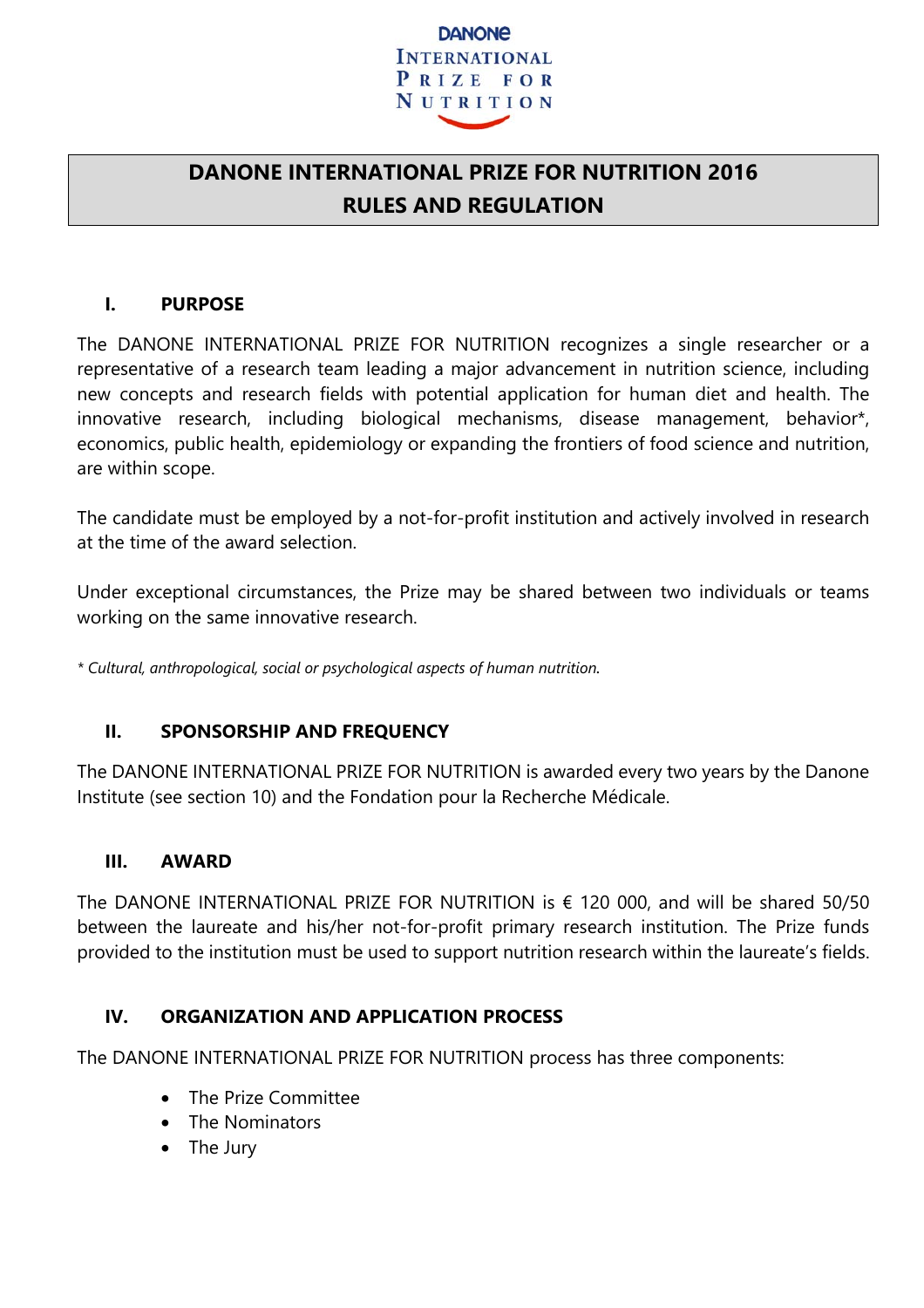

### The Prize Committee

The Prize Committee is composed of seven members from the Danone Institute International and other individuals appointed by the Board.

The 2016 Prize Committee is:

- O. Goulet, MD, PhD (France, Chair)
- T. Atinmo, MD, PhD (Nigeria)
- A. Gil, PhD (Spain)
- V. Lemarchandel, PhD (Fondation pour la Recherche Médicale, France)
- R. Shamir, MD (Israël)
- K. Tappenden, PhD (USA)
- D. Waitzberg, PhD (Brazil)

The Prize Committee is responsible for:

- soliciting nomination from around the world
- compiling and selecting a short list (around ten) of nomination proposals to be sent to the Jury,
- selecting the Jury members according to the expertise needed to evaluate the nominees

Decisions are made by a majority vote. In the case of a tie, the Chair's vote counts as two votes.

### The Nominators

An application should be submitted by the Nominator.

The role of a Nominator is to propose outstanding individuals (single researcher or representative of a team) for the Prize, and complete the required form (one form per nominee) with:

- contact information,
- a description of the major advancement in nutrition science, including new concepts and research new fields with its potential application for human diet and health, and related key-words,
- a paragraph describing the scientific rationale for the nomination,
- a short list of 10 to 15 publications documenting the nominee's research leading to a major advancement in nutrition science, including the most recent publications (All research related to the "major advance in nutrition science" must be published in the public domain, in English)
- Of these 10 to 15 publications, complete pdf files of five of the most relevant publications
- A detailed academic CV of the Nominee (4 pages, detailing the main achievements on education, appointments, members of Committees and Associations, PhD tutoring, selffunding ID and scientific management and a 10-year track record)

# **Nominations are due on or before April, 6th, 2015.**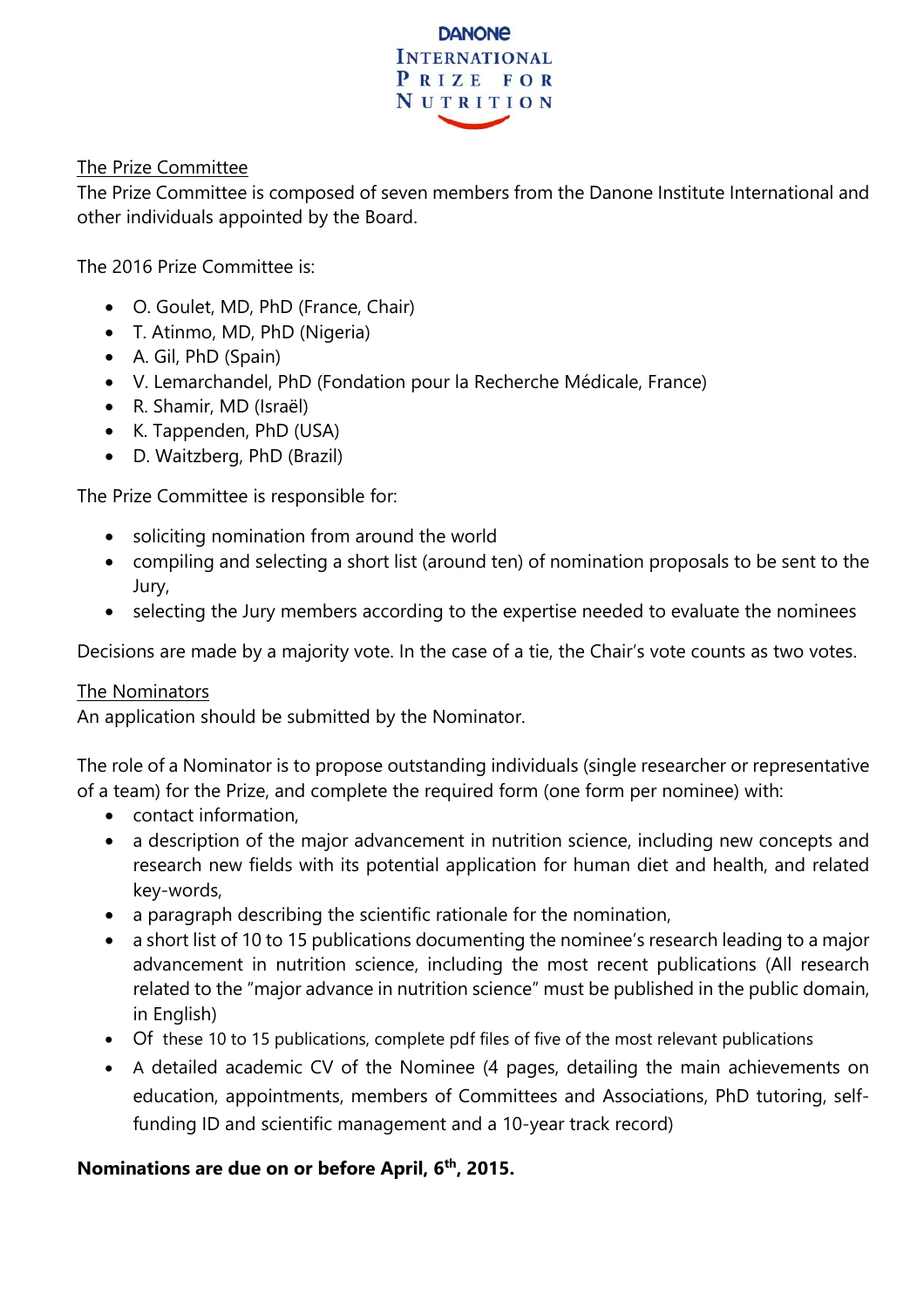

The Prize secretary will make sure that the nomination files are complete before presenting them to the Prize Committee for the preselection.

The Jury

The jury consists of up to 9 members including one member of the Fondation pour la Recherche Médicale, and is appointed by the Prize Committee.

No more than 50% of the Jury members are members of the Danone Institute International or the Danone Institutes. The Jury selects one laureate (and two alternatives) by secret majority vote. In case of a tie, the Chair's vote counts as two votes. Decisions of the Jury are final. The Jury will pay attention to the relevance for nutrition and for academia.

# **V. AWARD OF THE PRIZE**

The 2016 DANONE INTERNATIONAL PRIZE FOR NUTRITION will be awarded in San Diego, in April 2016, in conjunction with the Experimental Biology Congress. It will be presented to the Laureate by the chairs of the Jury and Prize Committee, the President of the Danone Institute International and/or the Chief Executive Officer of Danone and the President of the French Fondation pour la Recherche Médicale.

The Prize's laureate must be present at the Prize award ceremony and present a lecture about his/her scientific contribution.

# **VI. PROMOTION OF THE WORK OF THE LAUREATE**

The 2016 Prize's laureate will be announced in conjunction with the Experimental Biology Congress, to be held in San Diego, USA, in April 2016.

The Laureate will present a lecture on the development of his/her major advancement in nutrition research at the Congress.

A second lecture of the laureate will be organized during the 21<sup>st</sup> International Nutrition Congress, to be held in Buenos Aires, Argentina, in October 2017.

Moreover, Danone Institute International will support Laureate and Prize through lectures within the following 24 months of the award ceremony.

The laureate will provide his/her authorization for the publication of an online conference.

The Prize Laureate authorizes the Danone Institute International and the Fondation pour la Recherche Médicale to communicate about the Prize and related scientific achievements with the scientific community and other professionals involved in education and teaching.

Any communication and related content will be submitted for the approval of the Prize laureate. The copyrights of material produced by Danone Institute International (audio-video recording, publications, on-line conferences, web site content, etc.) belong to Danone Institute International.

# **VII. ACCEPTANCE PROCEDURE**

The laureate should provide a one page general research plan, as to how he/she plans to use the research money which is 50% of the Award (see section 3).

The laureate should be present to give the acceptance lecture, at the Experimental Biology Congress, in San Diego, USA, in April 2016 (see section 5).